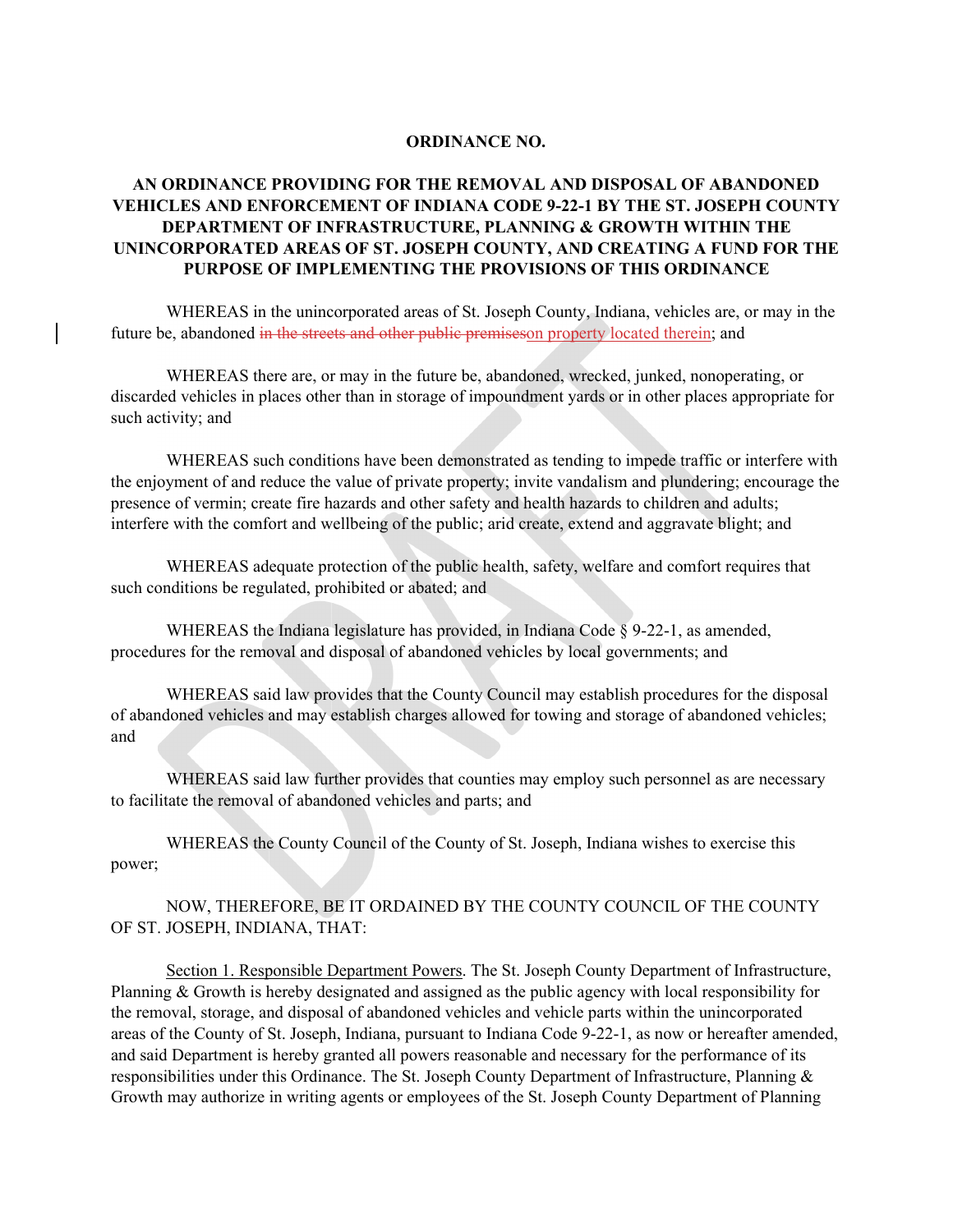and Development to initiate enforcement of this Ordinance as outlined in Section 4, subsection a, subparagraphs 1, 2, and 3.

Section 2. Abandoned Vehicle Fund. There is hereby establishedcontinued the Abandoned Vehicle Fund, Fund No. , which shall be a revolving non-reverting fund, and all monies paid to the County for the cost of removal, storage, and disposal of abandoned vehicles shall be placed in said fund and in no other place. Monies in existing accounts (if any) designated for the removal, storage and disposal of abandoned or junk vehicles under previously enacted ordinances shall be transferred to the Abandoned Vehicle Fund continued herein. Said fund shall also have added to it such monies as may be appropriated by the County Council. The costs of removal and storage of an abandoned vehicle or parts not claimed by the owner or lienholder shall be paid from the Abandoned Vehicle Fund. The proceeds of sale of an abandoned vehicle or parts by the Department in accordance with subsections 6(a) and (c) shall be credited against all costs and incident to the removal, storage, and disposal of the vehicle. All monies remaining in said fund at the end of each year shall remain in such fund and not revert to the General Fund. The monies in said fund shall be expended and used only for the purposes enumerated in Indiana Code 9-22-1 providing for the disposal of abandoned vehicles.

Section 3. Definitions. As used in this Ordinance, "Abandoned Vehicle" means:

(1) A vehicle that has remained on private property without the consent of the owner or person in control of that property for more than forty-eight (48) hours.

(2) A vehicle from which the engine, transmission, or differential has been removed or that is otherwise partially dismantled or inoperable and left on public property.

(3) A vehicle that has been removed by a towing service or public agency upon request of an officer enforcing a statute or an ordinance other than this chapter if the impounded vehicle is not claimed or redeemed by the owner or the owner's agent within twenty (20) days after the vehicle's removal.

(4) A vehicle that is at least three (3) model years old, is mechanically inoperable, and is left on private property continuously in a location visible from public property for more than twenty (20) days. For purposes of this subdivision, a vehicle covered by a tarpaulin or other plastic, vinyl, rubber, cloth, or textile covering is considered to be visible.

- (5) A vehicle:
	- (A) that was repaired or stored at the request of the owner;
	- (B) that has not been claimed by the owner; and

(C) for which the reasonable value of the charges associated with the repair or storage remain unpaid more than thirty (30) days after the date on which the repair work is completed or the vehicle is first stored.

As used in this Ordinance, "Department" -means the St. Joseph County Infrastructure, Planning  $\&$ Growth Department.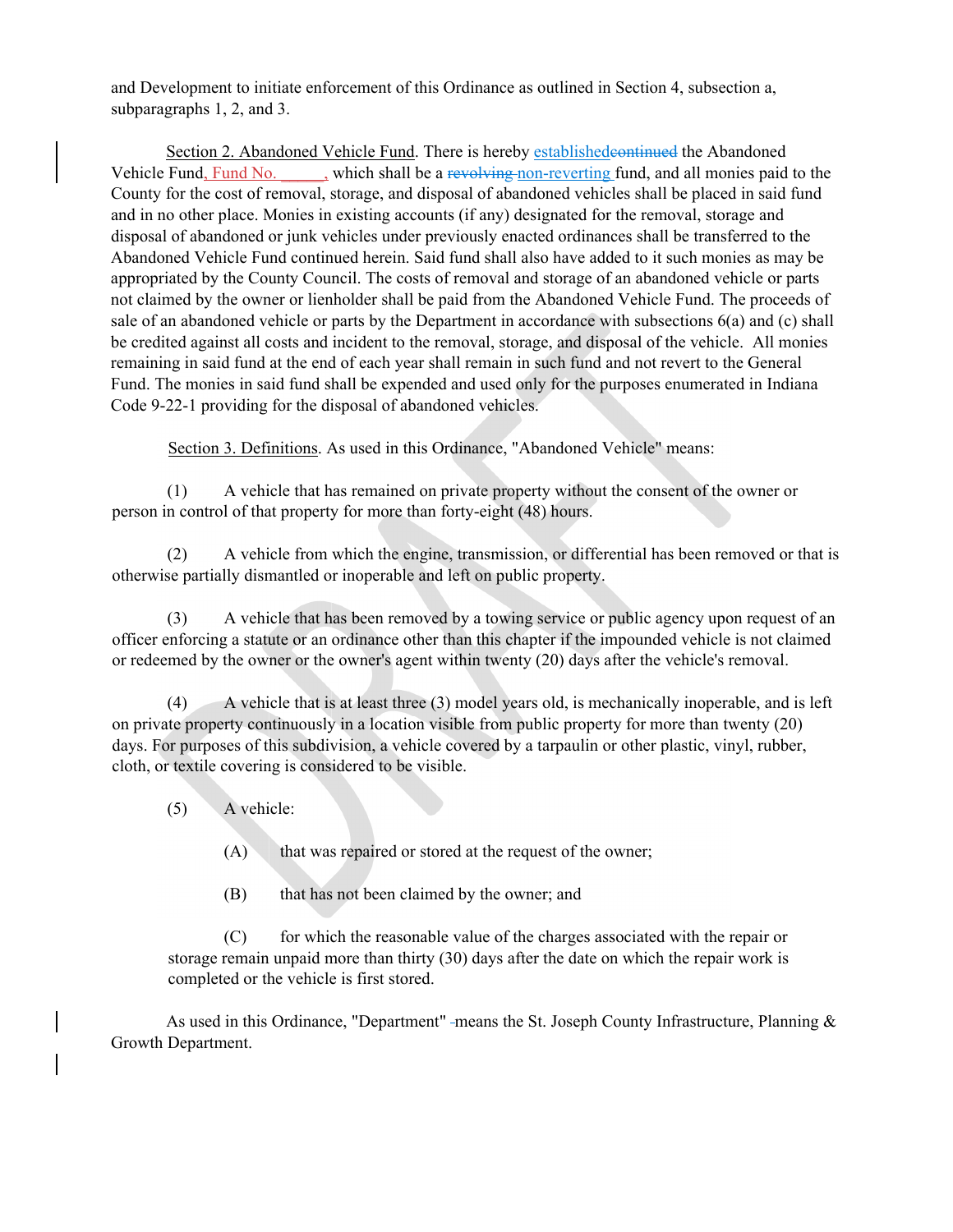As used in this Ordinance, "vehicle" means a device in, upon, or by which a person or property is, or may be, transported or drawn upon a highway, that is of a type that must be registered under Ind. Code § 9-18-2 *et seq.* (before its expiration) or Ind. Code § 9-18.1 *et seq.*, other than an off-road vehicle or a snowmobile under Ind. Code §9-18-2.5 *et seq.*(before its expiration) or Ind. Code § 9-18.1-14 *et seq.* 

The remaining definitions, not altered or amended by this Section 3, and contained in Indiana Code Section 9-13-2 are adopted for other terms appearing in this Ordinance.

## Section 4. Procedure;

(a) Procedure. An enforcement official who finds a vehicle or parts believed to be abandoned, a traffic hazard, or a vehicle parked in violation of traffic ordinance shall do the following:

1. The enforcement official shall identify the vehicle or parts to be removed and classify the vehicle or parts as:

- (i) abandoned;
- (ii) a traffic hazard; or

(iii) a vehicle parked in violation of a traffic ordinance.

2. If the vehicle or parts are classified as "abandoned," the enforcement official shall attach in a prominent place on the vehicle or parts a notice tag. The enforcement official shall also conduct an owner identification search. If the owner is known or identifiable by the existence of current registration visible on the vehicle, the **police** enforcement official shall serve notice of the opportunity for hearing on the owner by certified mail, return receipt requested, and first-class mail, postage prepaid.

3. The notice served on the owner and placed in a prominent place on the vehicle or parts shall contain the following information:

(i) The date, time, enforcement official's name, public agency, and address and telephone number to contact for information;

(ii) That the vehicle or parts are considered abandoned;

(iii) That the owner has the right to request a hearing regarding the towing of this vehicle or parts;

(iv) The contact information of the Administrative Review Officer with whom to schedule a hearing;

(v) That the owner may avoid costs for the removal, storage, and disposal of the vehicle by the County by removing the vehicle or parts prior to the expiration of seventy-two (72) hours of the notice tagging and notifying the appropriate agency of said removal;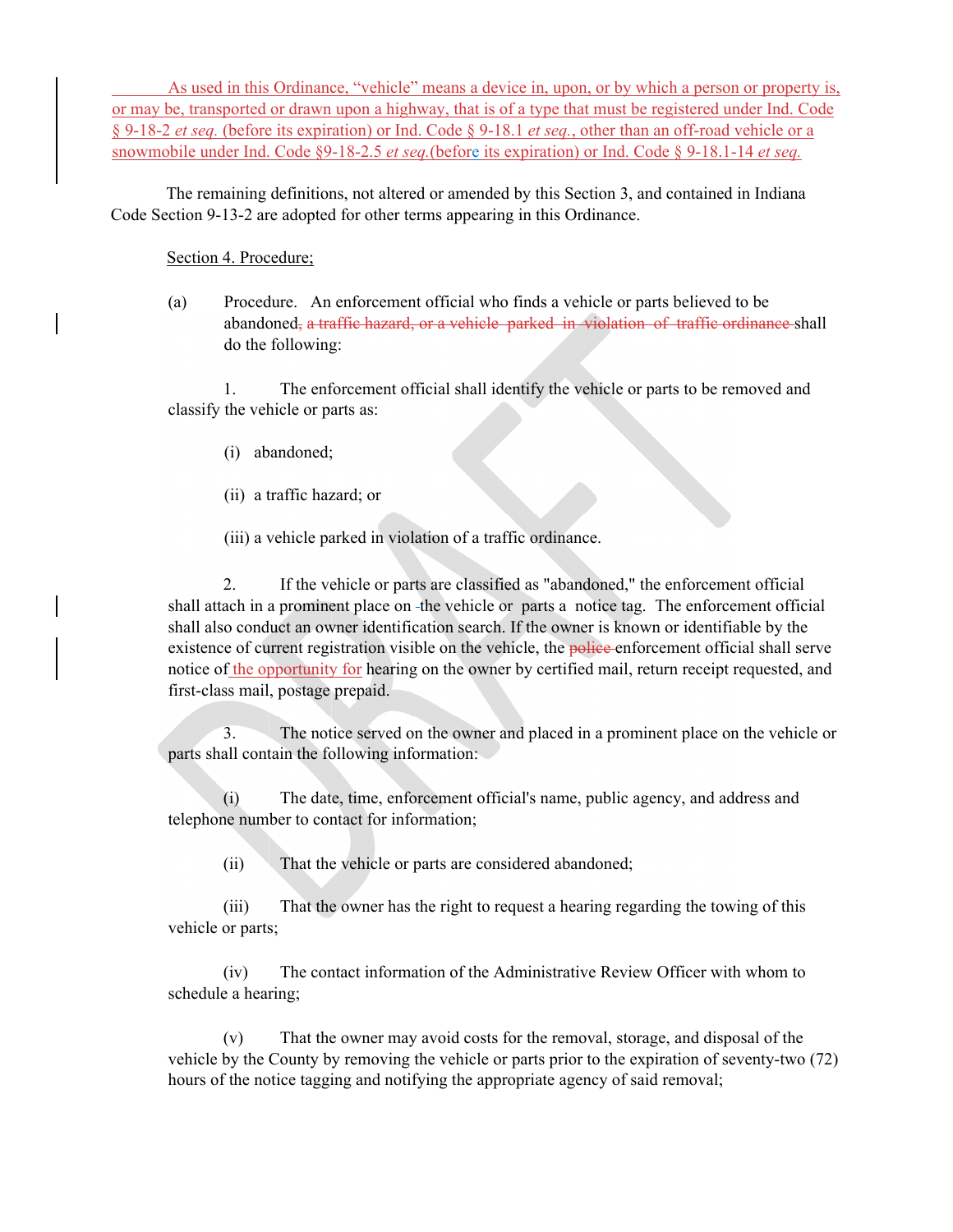(vi) That the owner will be held responsible for all costs, incidental to the removal, storage, and disposal of the vehicle.

 $(x<sub>i</sub>)$  Prior to the placing of the official notice tag described herein, the enforcement official may place a hangtag on the door of a property where an Abandoned Vehicle has been identified for the first time at the property, to notify the landowner of the existence of a possible violation of this Ordinance. This hangtag notice shall not be considered the official "notice tag" as described above and shall merely be informational to the landowner. For further enforcement, the Department must proceed to issue the official notice tag as described above.

4. If a vehicle or a part tagged as described above is not removed within the applicable period, the enforcement official shall prepare a written abandoned vehicle report of the vehicle or parts, including information on the condition and missing parts. Photographs may be taken to describe the condition of the vehicle or parts.

5. If the vehicle or parts are classified as a traffic hazard or a traffic violation, or if any other emergency exists requiring immediate removal of the vehicle, the vehicle or parts can be summarily towed or removed. Where the owner is identified, the enforcement official shall immediately serve a notice of the owner's right to request a hearing (concerning the towing or removal of the vehicle or parts) to be held at a designated time and place. Where the owner is not identified, the enforcement official shall conduct a reasonable search for the owner. Once the owner is identified, the enforcement official shall issue notice to the owner via certified mail, return receipt requested and first class mail, postage prepaid. Such notice shall state:

The date, time, enforcement official's name, public agency, and address and telephone number to contact for information;

(ii) That the vehicle or parts are considered a traffic hazard or parked in violation of a traffic ordinance;

(iii) That the vehicle or parts have been towed or removed and the location of said vehicle or parts;

(iv) That the owner has a right to request a post-tow hearing within seven (7) days after receiving the notice regarding the towing of this vehicle and the charges therefor;

(v) The contact information of the Administrative Review Officer with whom to schedule a hearing.

 $\overline{a}$ 

(vi) That the owner may reclaim the vehicle or parts if the owner posts bond in an amount equal to the towing and storage fees;

(vii) That the owner must pay towing and storage fees. If the owner requests a hearing, and the Administrative Review Officer finds in favor of the owner, the owner will not be required to pay any charges and any bond will be refunded.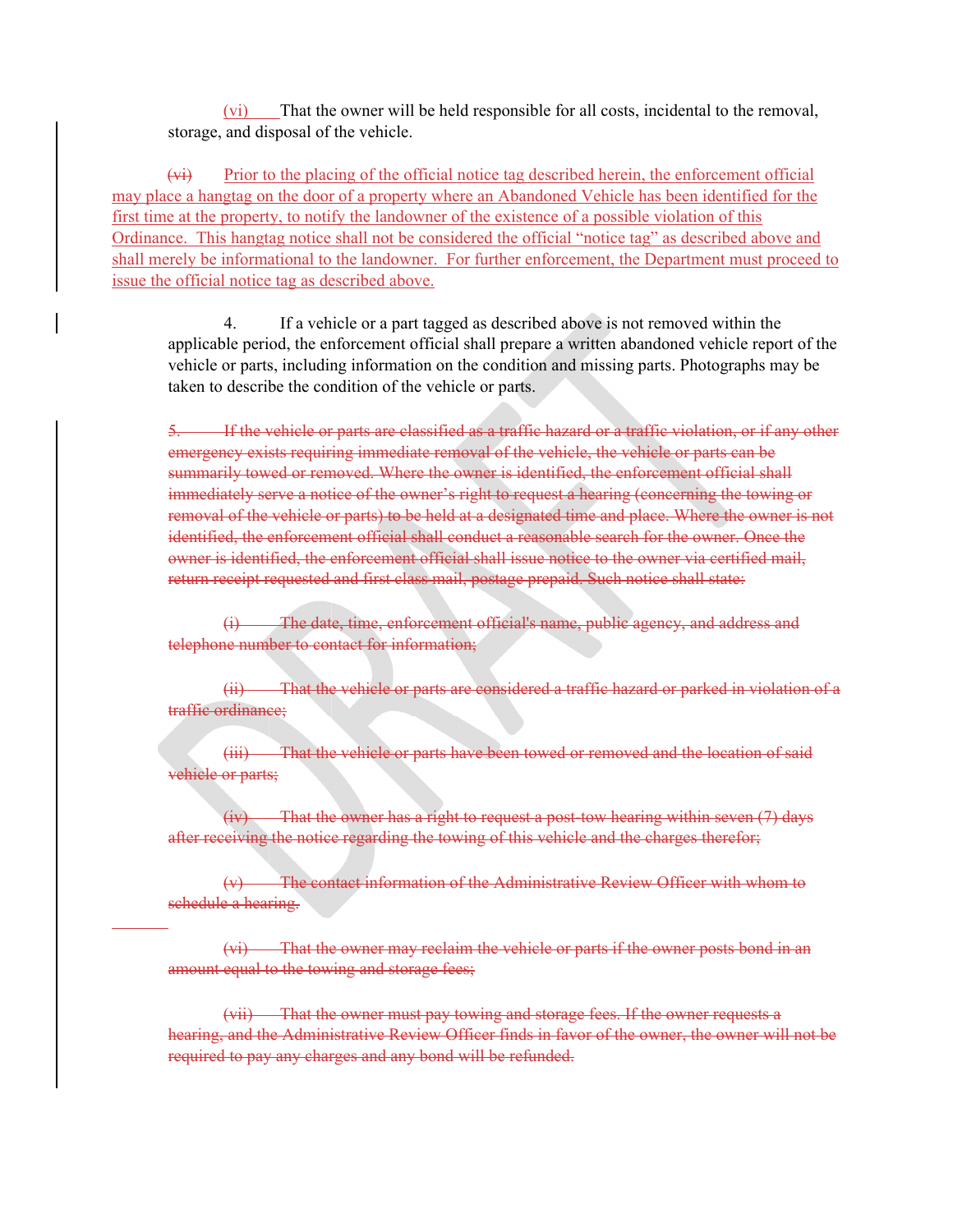6.5. If the owner requests a hearing, but fails to appear, or fails to request a hearing within the applicable time limit, or if the owner appears and fails to establish non-violation of this Ordinance:

The vehicle shall be immediately transferred to a storage yard. A copy of the abandoned vehicle report and photographs, If applicable, relating to the abandoned vehicle shall be provided to the storage yard. A towing service or storage yard may dispose of an abandoned vehicle not less than thirty (30) days after the date on which the abandoned vehicle was towed and removed. If the County operates a storage yard under Ind. Code  $\S$  36-9-30-3, it may dispose of an abandoned vehicle to an automobile scrapyard or an automotive salvage recycler upon removal of the abandoned vehicle. The Department shall retain the original records and photographs for at least two (2) years. If the vehicle is demolished, a copy of the abandoned vehicle report shall be forwarded to the bureau by the automobile scrap yard after the vehicle has been demolished..

(c) Within three (3) business days after removal of a vehicle to a storage yard as described above, the Department shall conduct a search of the National Motor Vehicle Title Information System or an equivalent and commonly available data base, to attempt to obtain the last state of record of the vehicle in order to attempt to ascertain the name and address of the person who owns or holds a lien on the vehicle Upon obtaining the name and address of the owner of or lienholder on a vehicle, not later than three (3) business days after obtaining the name and address, notify the person who owns or holds a lien on the vehicle of the following:

1. The name, address, and telephone number of the Department;

2. That storage charges are being accrued and the vehicle is subject to sale if the vehicle is not claimed and the charges are not paid.

3. The earliest possible date and location of the public sale or

auction.

Section 5. Notice.

(a) After removal of a vehicle to a storage area under Section 4, the Department shall prepare and forward to the Bureau an abandoned vehicle report containing a description of the vehicle including the make, model, readily available vehicle identification number, and the number of the license plate (if any), and request that the Bureau advise the Department of the name and most recent mailing address of the owner and any lienholder.

(b) If a reasonable search discloses the name and address of the owner or lienholder, or if the owner's name is otherwise known to the Department, a written notice by certified mail, return receipt requested, and first class mail, postage prepaid, shall be served on the owner, with a copy to any lienholder indicating that the vehicle or parts have been impounded at a certain location and must be removed within twenty (20) days of the date of mailing of the notice and advising that the vehicle or parts will be disposed of after that time, and advising the owner or any lienholder that all costs incurred in removing and storing the vehicle or parts are his legal responsibility.

Section 6. Disposal.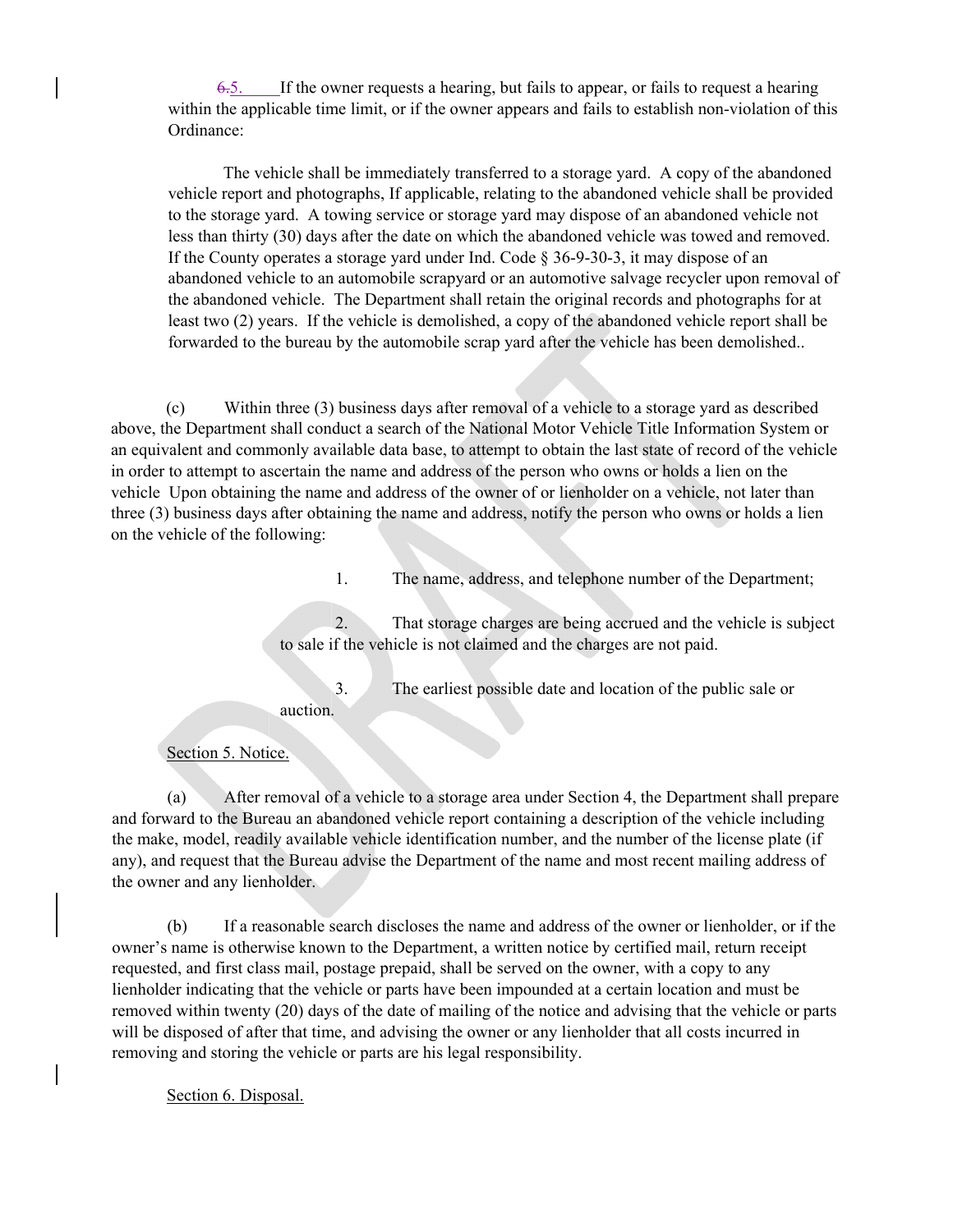(a) Unidentifiable Vehicles - If a vehicle or parts are in such condition that vehicle identification numbers or other means of identification are not available to determine the person who owns or holds a lien on the vehicle, the vehicle may be disposed of without notice.

(b) The Department shall give notice as provided in Section 5 of this Ordinance. If the owner or lienholder does not appear within twenty (20) days after the mailing of the notice, the Department shall sell the vehicle or parts as unclaimed property under Ind. Code § 36-1-11 *et seq*. The twenty (20) day period for the property to remain unclaimed is sufficient for a sale under this subdivision. The purchaser shall be furnished a bill of sale for each abandoned vehicle sold by the Department. The fee for the bill of sale shall be Six Dollars (\$6.00). A person that purchases a vehicle pursuant to this section must (1) present evidence from a law enforcement agency that the vehicle purchased is roadworthy, if applicable; and (2) comply with the applicable requirements under Ind. Code  $\S$  9-17, to obtain a certificate of title for the vehicle.

Section 7. Exceptions. This Ordinance does not apply to:

(1) A vehicle in operable condition specifically adapted or constructed for operation on privately owned raceways;

(2) A vehicle stored as the property of a member of -the armed forces of. the United States who is on active duty assignment;

- (3) A vehicle located on a vehicle sale lot;
- (4) A vehicle located upon property licensed or zoned as an automobile scrapyard; or
- (5) A vehicle registered and licensed under LC. 9-18-12 as an antique vehicle.

Section 8. Towing Charges. The charge for the towing and storage of abandoned vehicles shall be the customary charge for towing and storage of other vehicles ordered by the County of St. Joseph, Indiana. The towing or storage business used shall be determined by the Department.

Section 9. Hearings. Any hearing requested under this Ordinance by the owner of a vehicle subject to this Ordinance must be requested by the owner within the applicable time limits. Such hearing shall be held by the Administrative Review Officer, at the place and time agreed upon between the owner and the Administrative Review Officer. The Department shall provide all of its files relating to the vehicle to the Administrative Review Officer prior to the hearing. The hearing shall be informal, but shall afford the owner the opportunity to respond to the determination of their vehicle as abandoned, to explain why their vehicle should not be considered to be abandoned or should not have been towed, as applicable, and to defend against charges of violation of this Ordinance. The Department shall provide a representative knowledgeable about the particular violation at issue to be present at the hearing, to provide the Department's perspective on the matter. The Administrative Review Officer shall issue its determination as to the status of the vehicle and whether or not a violation of this Ordinance occurred in writing within seven (7) business days of the hearing. All actions under this Ordinance shall be stayed until such determination is issued.